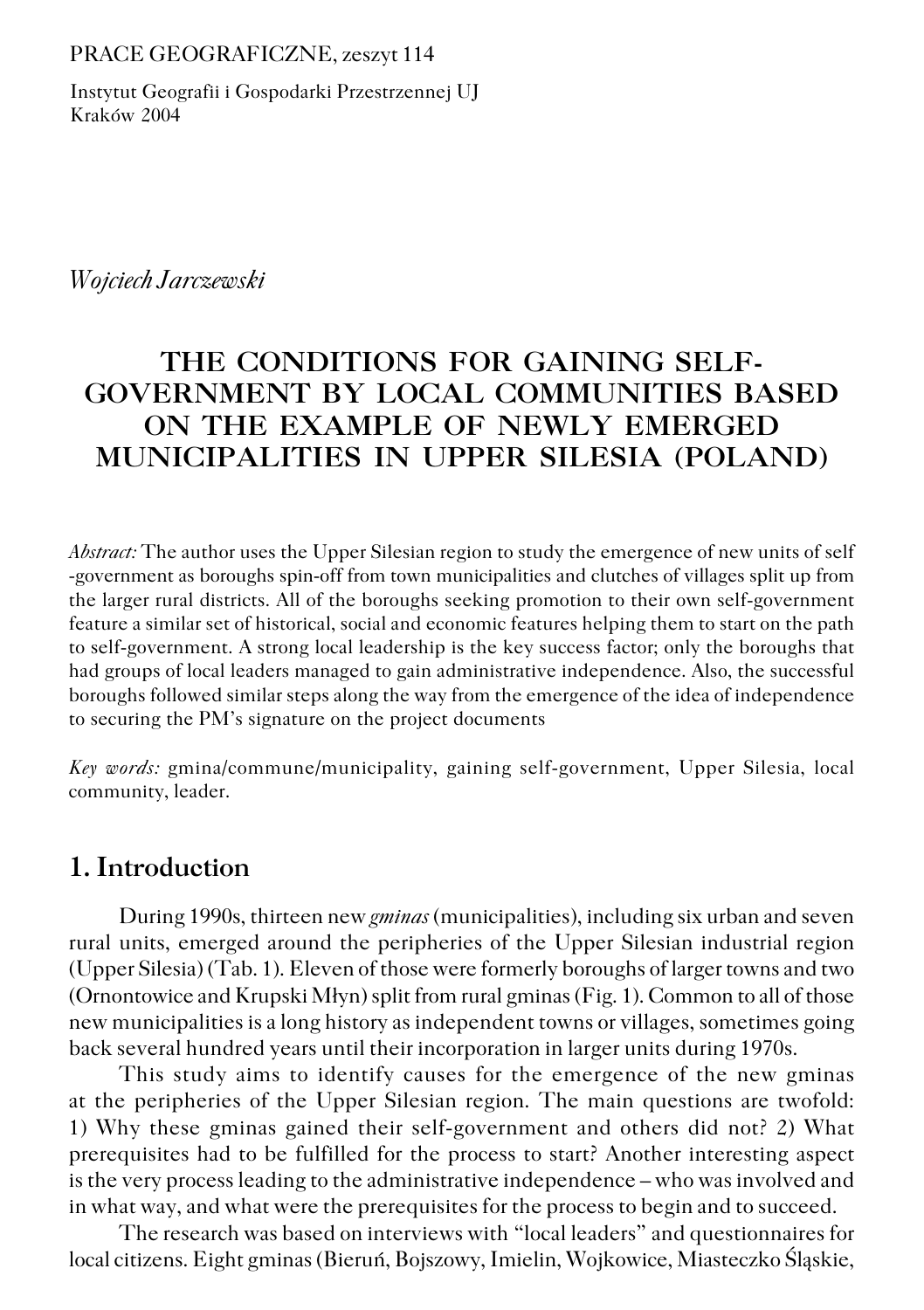

Fig. 1. The administrative division of Katowice voivodship in 31.12.1998 Ryc. 1. Podział administracyjny woj. katowickiego z dnia 31.12.1998 r. *Source:* Author's research.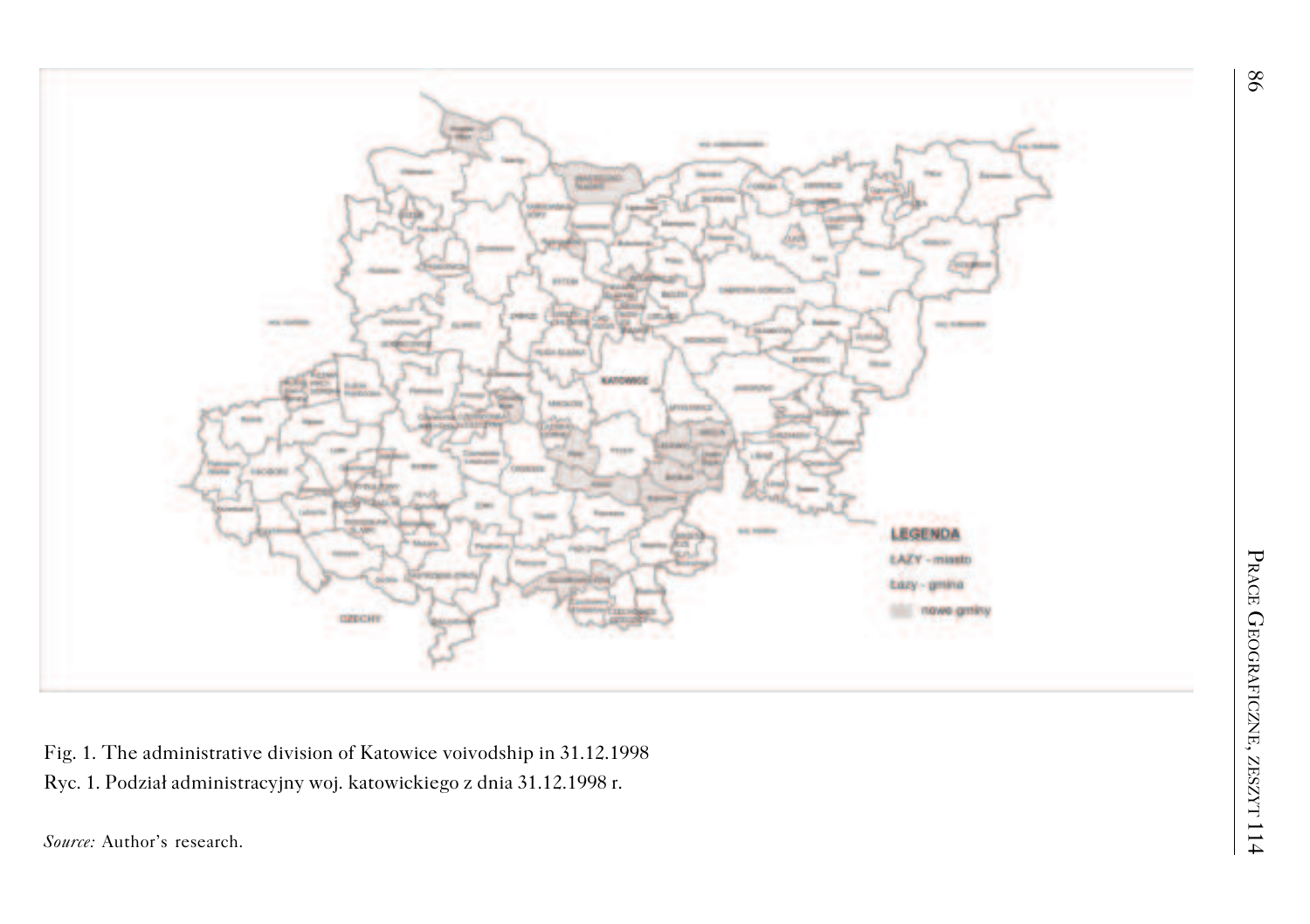### Tab. 1. Summary of the new gminas

Tab. 1. Lista nowych gmin

| New gmina          | Town (urban gmina) formerly                   | Gmina status | Gmina status  |  |  |
|--------------------|-----------------------------------------------|--------------|---------------|--|--|
|                    | containing the new gmina                      | lost in      | recove red in |  |  |
| Bieruń             | Tychy                                         | 1975         | 1991          |  |  |
| Bojszowy           | Tychy                                         | 1975         | 1991          |  |  |
| Lędziny            | Tychy                                         | 1975         | 1991          |  |  |
| Wyry               | Tychy                                         | 1975         | 1991          |  |  |
| Kobiór             | Tychy                                         | 1975         | 1991          |  |  |
| Imielin            | 1975-1977<br>Tychy<br>1977-1995<br>Mysłowice  | 1975         | 1995          |  |  |
| Chełm Śląski       | 1975 - 1977<br>Tychy<br>Mysłowice 1977 - 1995 | 1975         | 1995          |  |  |
| Miasteczko Śląskie | Tarnowskie Góry                               | 1975         | 1995          |  |  |
| Wojkowice          | <b>Bedzin</b>                                 | 1975         | 1992          |  |  |
| Radzionków         | Bytom                                         | 1975         | 1998          |  |  |
| Ornontowice        | Gierałtowice                                  | 1977         | 1991          |  |  |
| Goczałkowice Zdrój | Pszczyna                                      | 1971         | 1992          |  |  |
| Krupski Młvn       | Tworóg                                        | 1975         | 1991          |  |  |

*Source:* Author's research.

Radzionków, Ornontowice oraz Goczałkowice Zdrój) were selected for the interviews, as representative for the whole group of 13. Additionally, citizen questionnaires were used for the gminas of Radzionków and Ornontowice.

# **2. Characteristics of the independent−minded boroughs**

The maverick boroughs had a set of common characteristics. All of the new gminas displayed at least nine out of the set of ten identified characteristics, even if not always to the same degree (Tab. 2).

- 1. The demoting of the gmina status without local community's consent during 1970s. None of the string of 1970s' incorporations was initiated by the local citizens. The decisions were typically taken at a higher level and aroused strong discontent in the local communities that were loosing their independence. There were, however, no protests at the time or the protests were weak. The reasons for this were twofold: Firstly, the general problems in staging a protest under a totalitarian regime. Secondly, many of the local citizens had hopes for a faster development, even if of unspecified nature.
- 2. A distinctive spatial−functional division of the unit.

All of the new gminas (established after 1990) are separated from its nearby large town by a few−kilometres wide belt of undeveloped land (i.e. woods, farmland, industrial grounds, brown fields, coal−mining subsidence−affected areas, spoil heaps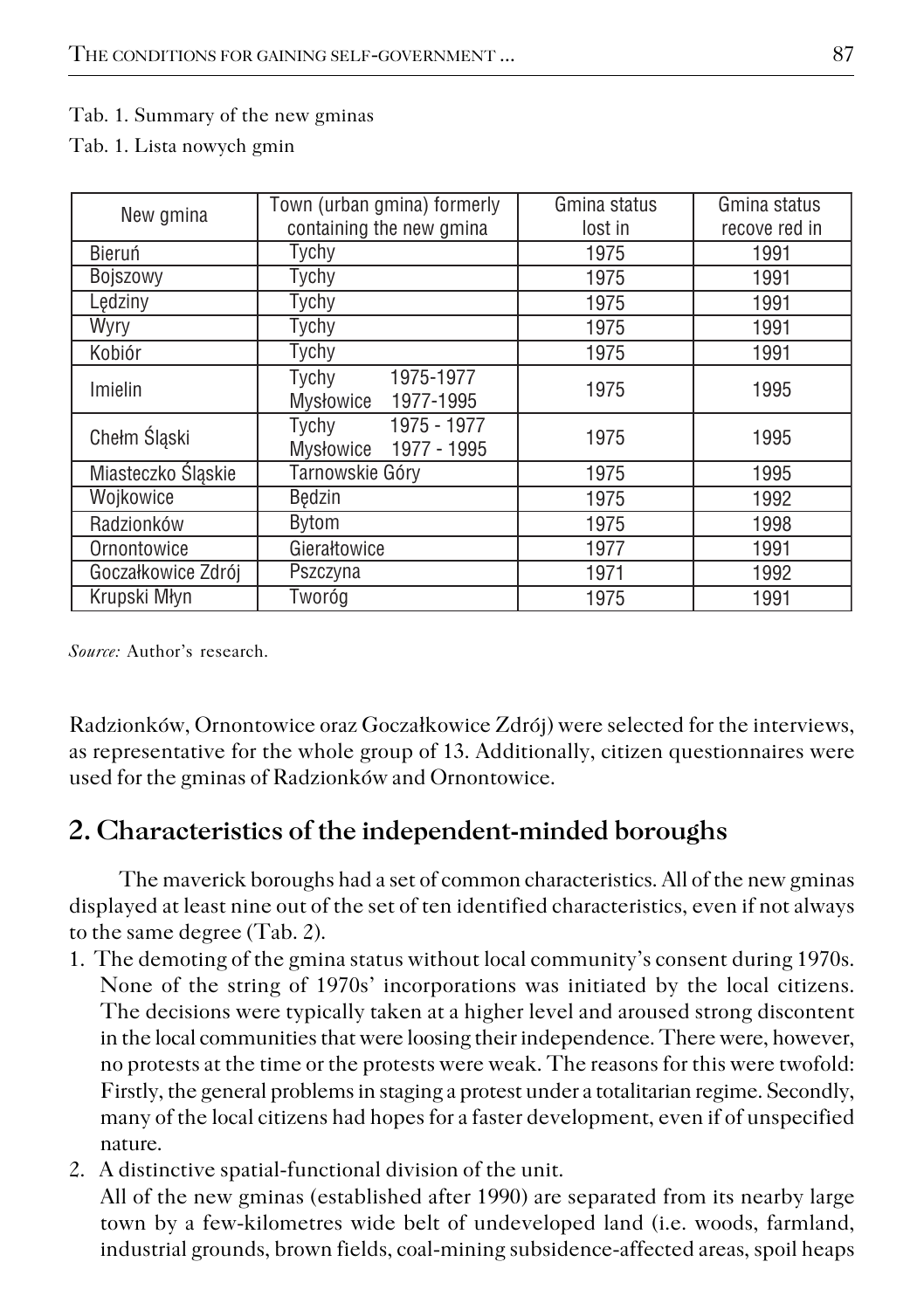### Tab. 2. Factors fuelling the separatist drive in boroughs

|  |  |  |  | Tab. 2. Czynniki wpływające na wzrost nastrojów separatystycznych w dzielnicach |  |
|--|--|--|--|---------------------------------------------------------------------------------|--|
|--|--|--|--|---------------------------------------------------------------------------------|--|

| New gmina<br>Factor                                                                 | Wojkowice | Radzionków | $\overline{\infty}$<br>Miasteczko | Imielin   | Biereń   | Bojszowy | Goczałkowice | Ornontowice |
|-------------------------------------------------------------------------------------|-----------|------------|-----------------------------------|-----------|----------|----------|--------------|-------------|
| The demoting of the gmina status withaut local<br>community's consent during 1970s. |           | $+++$      | $^{++}$                           | $+$       | $^{++}$  | $++$     | $^{++}$      | $++$        |
| A distinctive spatial-functional<br>division of the unit                            |           | $++$       | $^{+++}$                          | $++$      | $^{+++}$ | $++$     | $^{+++}$     | $++$        |
| The under-investment and underdevelopment<br>of the infrastructure                  |           | $++$       | $^{+++}$                          | $++$      | $++$     | $++$     | $^{+}$       | $\ddot{}$   |
| Non-existing infrastructural ties                                                   |           | $+$        | $^{+++}$                          | $++$      | $^{++}$  | $++$     | $++$         | $\ddot{}$   |
| Economic status sufficient to maintain<br>new gmina                                 |           | $++$       | $^{+++}$                          | $\ddot{}$ | $++$     | $++$     | $^{+++}$     | $^{+++}$    |
| High level of economic development                                                  |           | $++$       | $^{+++}$                          | $++$      | $+++$    | $+$      | $^{++}$      | $^{+++}$    |
| Lack of understanding for local community's<br>organisations                        |           | $^{+++}$   | $+$                               | $++$      | $^{+++}$ | $^{+++}$ | $+$          | $+$         |
| A high proportion of long-settled<br>local population                               |           | $^{+++}$   | $++$                              | $++$      | $^{+++}$ | $^{+++}$ | $++$         | $^{+++}$    |
| No culture bonds with the large town                                                |           | $^{++}$    | $\Omega$                          | $+$       | $^{+++}$ | $^{+++}$ | $^{+}$       | $+$         |
| No identification of local communities with<br>the large town                       |           | $^{+++}$   | $^{+++}$                          | $++$      | $^{+++}$ | $^{+++}$ | $++$         | $+$         |
| Political under-representation in the large town                                    |           | $+$        | $+$                               | $++$      | $++$     | $+++$    | $^{++}$      | $+$         |
| Overwhelming local support for the idea<br>of self-government                       |           | $^{+++}$   | $^{++}$                           | $\ddot{}$ | $^{++}$  | $^{++}$  | 0            | $\ddot{}$   |

- **0** − no influence or very weak influence
- **+** − medium influence
- **+ +** − high influence
- **+++** − very high influence

#### **0** − brak wpływu, wpływ bardzo niewielki

- **+** − natężenie czynnika średnie
- **+ +** − natężenie czynnika duże
- **+++** − natężenie czynnika szczególnie duże

*Source:* Author's research.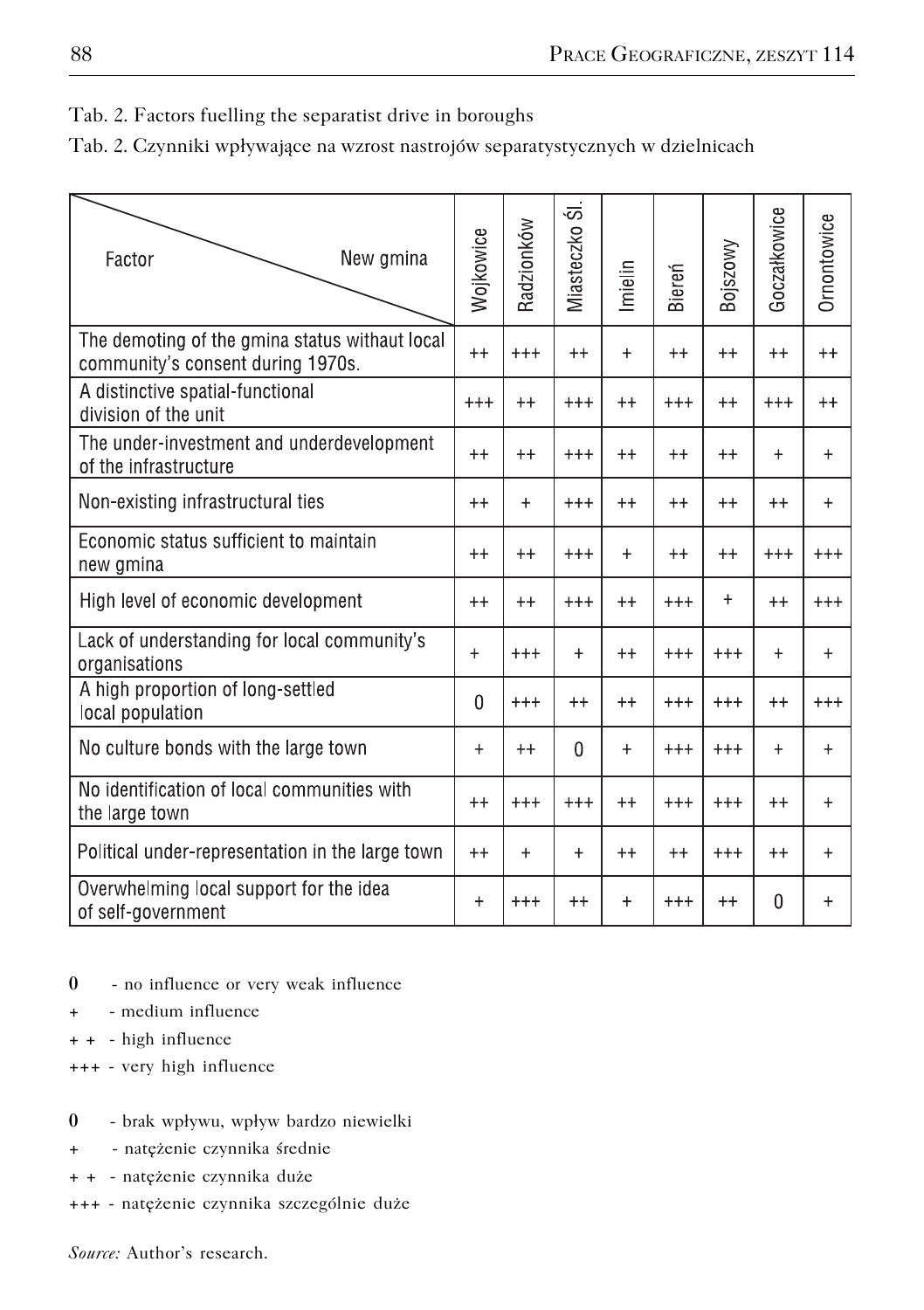and wasteland) and constitute discrete settlement units (Leszczyk 1994). All of them have an existing or emerging administrative, service and shopping centre.

- 3. The under−investment and underdevelopment of the infrastructure.
- A degree of neglect of the municipal infrastructure is clearly seen in all of the new self−established boroughs. Their original administrators tended to favour infrastructural projects in newly constructed housing estates. As the peripheral neighbourhoods would have some facilities in place, albeit typically antiquated and inefficient, they would be pushed down the priorities' lists in the development plans. To the local communities, this seemed an unfair distribution of resources.
- 4. Non−existing infrastructural connections. Nearly two decades after their incorporation into the larger towns the infrastructural connections with the new centres have not been developed. Firstly, because of the overall slowness of infrastructural development in the incorporated entities. Secondly, because of the relatively long distance to the town centre; in some cases it made more sense to build a separate network. And finally, local industrial plants would often connect the nearby borough to their own plant transport networks.
- 5. Relatively good economic status Even as part of the larger towns, the maverick boroughs were anything but suburban "bedrooms"; they constituted fully functioning settlement units, typically with one or more thriving companies.
- 6. A high proportion of long−settled local population. Indigenous Silesians formed no less than one half, and in most cases more than 75% of the population in the new gminas (Wojkowice with ca. 50% of local population is a case of a "Zagłębie" locality, i.e. essentially similar to the "core" Silesian region, but with a distinctively different historical background). Any newcomers were typically assimilated in and dominated by the large homogenous communities rather than the other way around (Błaszczyk, Błasiak, Nawrocki, 1990). The percentage of the core population and the patterns of assimilation combined to develop strong internal bondage within the local community.
- 7. No culture bonds with the large town The proportion of the population with the Silesian descent in the larger towns is much smaller than in the new gminas. Also, the town governments would be dominated by immigrants from other Polish regions (Lis 1991). Consequently, the decision makers would have little understanding for the needs and expectations of the Silesian communities in the independent−minded boroughs.
- 8. No identification of local communities with the large town After loosing their administrative independence during 1970s, the citizens of the new gminas had never developed any strong identification with the larger town. In their minds they were firstly citizens of their neighbourhood, their little homeland or *Heimat*, and only than, if at all, citizens of the large town (Śmiełowska 1989).
- 9. Political under−representation in the large town The boroughs typically represented only a fraction of the overall town population. As a result they only had a marginal representation on the town−level authorities and a minor influence on decision−making causing frustration and a sense of powerlessness.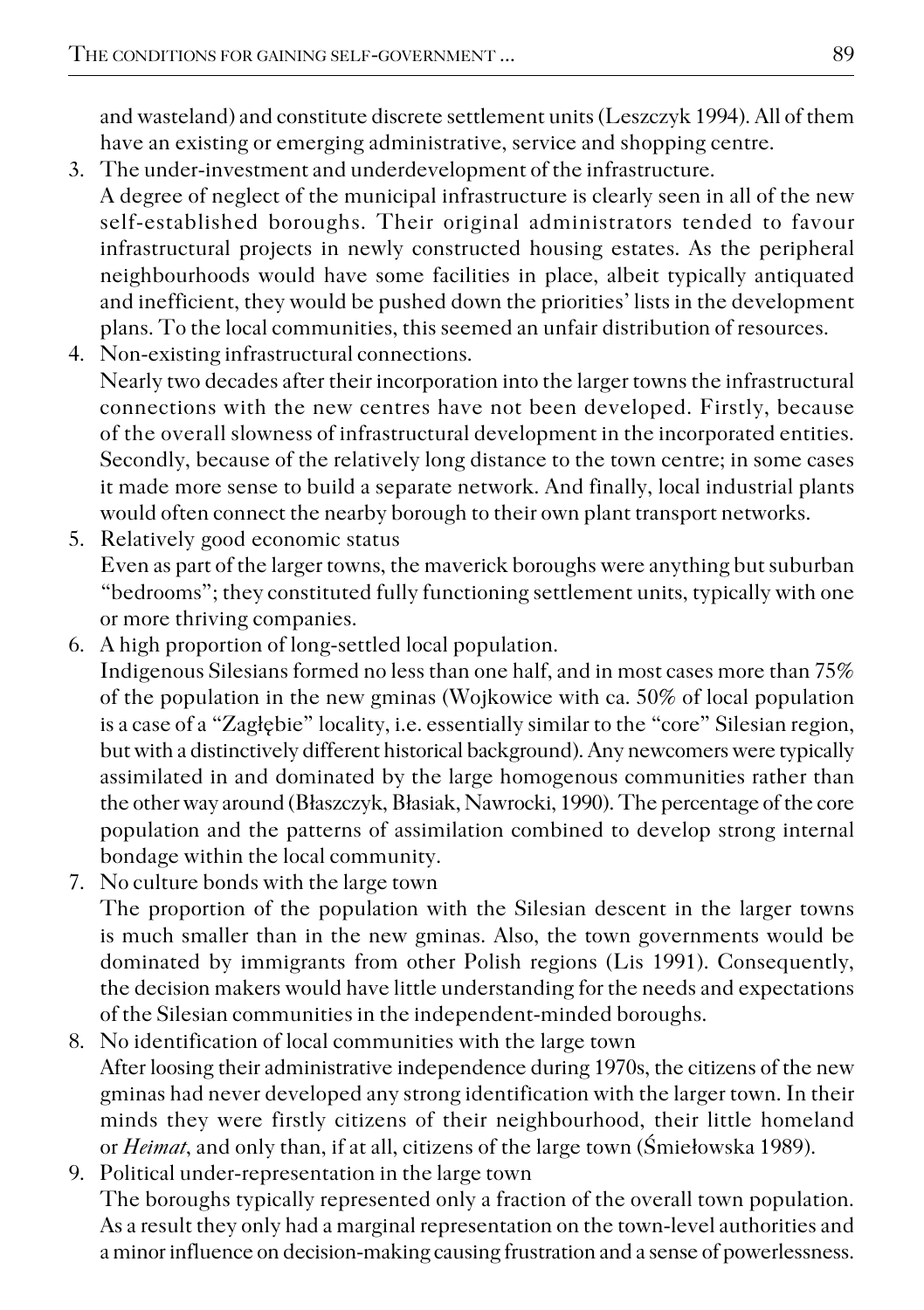10.Overwhelming local support for the idea of self−government

The idea of the self−government was backed, if not without certain anxiety, by 80−90% of the local population (Korzeniowska, 1996). This stands in contrast with the small size of the groups active in the independence drive that were never more than a few dozen people−strong and the popular support limited to signing the appropriate questionnaires.

### **3. Importance of local leaders**

The study shows that the local leaders played a crucial role in the splitting up process. Indeed, there are many other boroughs of large Silesian towns that also feature several or most of the characteristics stated above, but have not seriously claimed their independence. Examples would include Szopienice, a borough of Katowice; Urbanowice, a borough of Tychy; and Kochłowice, a borough of Ruda Śląska. It was the local leaders, persons who were particularly active in the drive for their borough's self−government that seems to have been the decisive success factor. They supervised every step on the road to independence and the final success was crucially hinged on their number and commitment.

The local leaders are understood here as persons particularly active in pursuing objectives important for their communities, and enjoying a certain authority and respect. Local leaders are not paid for what they do; they voluntarily devote their time and energy for the common good. The voluntary commitment does not, however, preclude certain rewards typically taking the form of being elected to the local councils and sitting on the councils' executive bodies. A local leader would normally be a priest, a teacher or a local artist; he would be a very active person committed to the issues of the local community. A leader is not appointed or nominated, but evolves during years of consistent work for the common good. The study shows that only those boroughs achieved self−government that had adequate local leaders.

In each of the studied cases, there would be one, sometimes two or three persons with leadership skills. They would take on them the task of coordinating the activities and with time would be accepted as informal champions of the local popular movements for self−government. It would not be just a person who coordinated the efforts during the final steps leading to the splitting up from a larger entity, but it had to be someone most active and devoting most of the time to the cause right from the start. In building their status they also used their personal connections and professional status, features of much importance for the broadening of the lobbying efforts. The development of a local leader could then be summed up as leading from being a promoter of the idea, to the most active practical implementer and finally to a coordinator during the consultation and legal documentation phase. Such activists turned into coordinators – i.e. *de facto* leaders – only when the number of tasks and people involved in them rose.

### **4. Steps to self−government**

The path to self−government could be broken down into five steps, always following the same order, but differing in their duration in each case.

1. A small local group comes up with self−governance as a realistic prospect.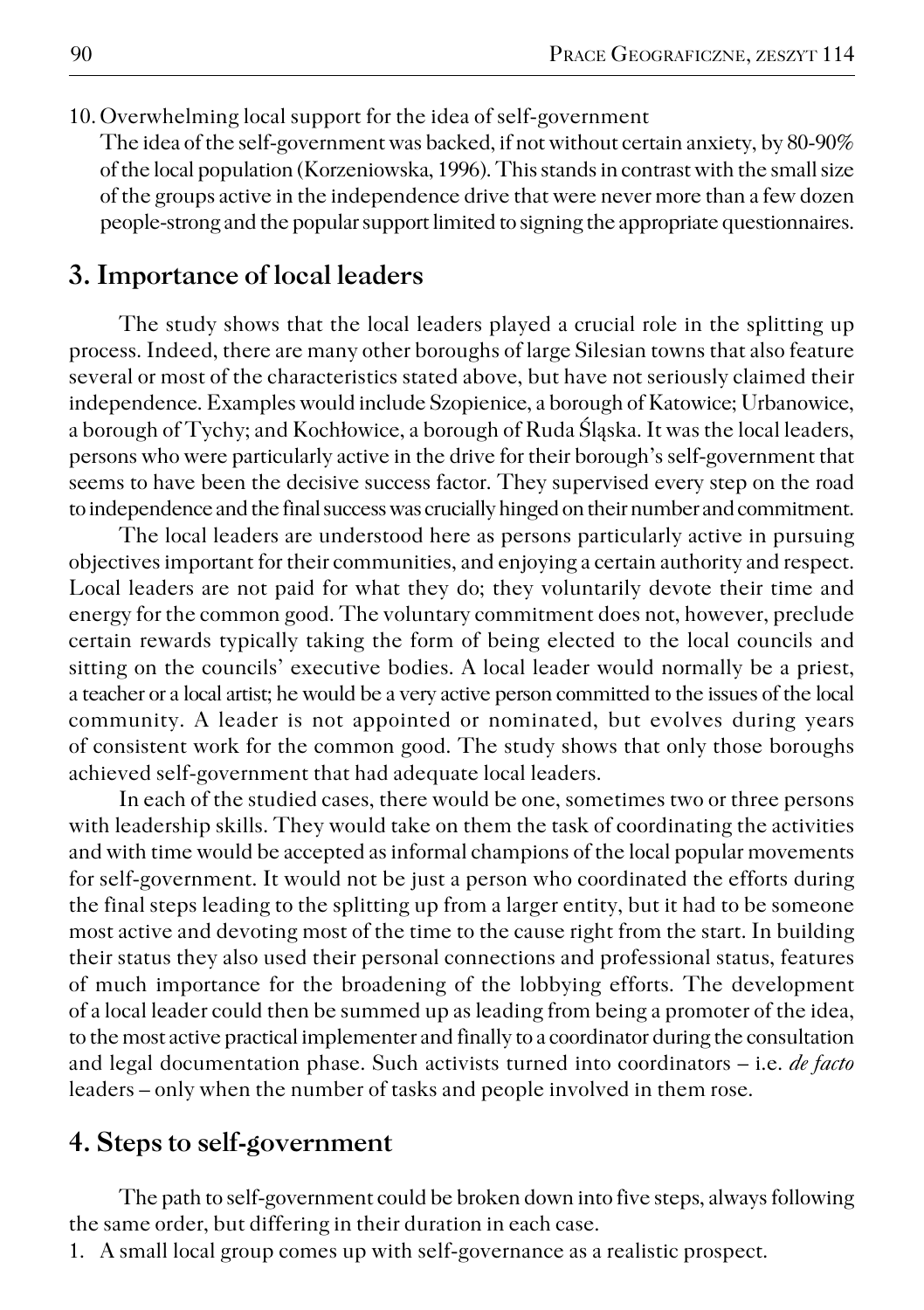- 2. The group convinces perhaps a dozen of people (or several dozens at most), known for their active roles in the community. Moods and preferences of the local community are probed. Initial social and economic impact simulations of the splitting−up are made. Model−cases and contacts are sought in other new gminas.
- 3. Groups of active campaigners are formalised. The idea is strongly promoted and support of the whole community sought.
- 4. Necessary documentation is completed and local consultation/referendum carried out. Pressure is exerted on and backing organised within the town government, regional authorities and with the central government. Eventually, a complete formal proposal for the establishment of a separate gmina is presented to the regional governor.
- 5. Having approved the proposal the governor sends it to the Prime Minister who makes the final decision to establish the new gmina.

# **5. Conclusion**

The emergence of the new gminas at the peripheries of Upper Silesia is an essentially a bottom−up process initiated and carried out by strong, but relatively small local communities. They are strong with their social ties that have survived the decades of administrative dependence (Turowski 1993). A precondition for the empowerment process is a set of historic, social and economic characteristics similar for all of the maverick boroughs. These characteristics were almost identical in all of the studied gminas, although their intensity differed.

The decisive factor for attaining self−government by all of the new gminas was the emergence of one or more local leaders capable of taking the responsibility of guiding the entire process. The study also identified a number of steps on the road to self−government, from the first idea of independence to securing the PM's signature of the formal proposal.

In summary, the process of attaining self−government by a town borough is not an easy one; it takes several years and requires persistence and determination on the part of the local community and especially of its leaders. Indeed, both within and around the Upper Silesian peripheries there are numerous boroughs sporting the characteristics identified as preconditions for the commencement of the process leading to self −government. It seems, however, that the lack of adequate leadership hampering the process is compounded by the time elapsing since the loss of separate administrative presence no less than 28 years ago (the last gminas were incorporated in 1975). Additional factors are provided by the continued deterioration of the region's already poor industrial status and the growing unemployment. It also seems that the financial condition of the local government is worse than during the early 1990s.

# **References**

Błaszczyk M., Błasiak W., Nawrocki T., 1990, *Górny Śląsk. Szczególny przypadek kulturowy*, UW, Warszawa.

Jałowiecki B., (red.), 1992, *Społeczeństwo i gospodarka w Polsce lokalnej*, UW, Warszawa.